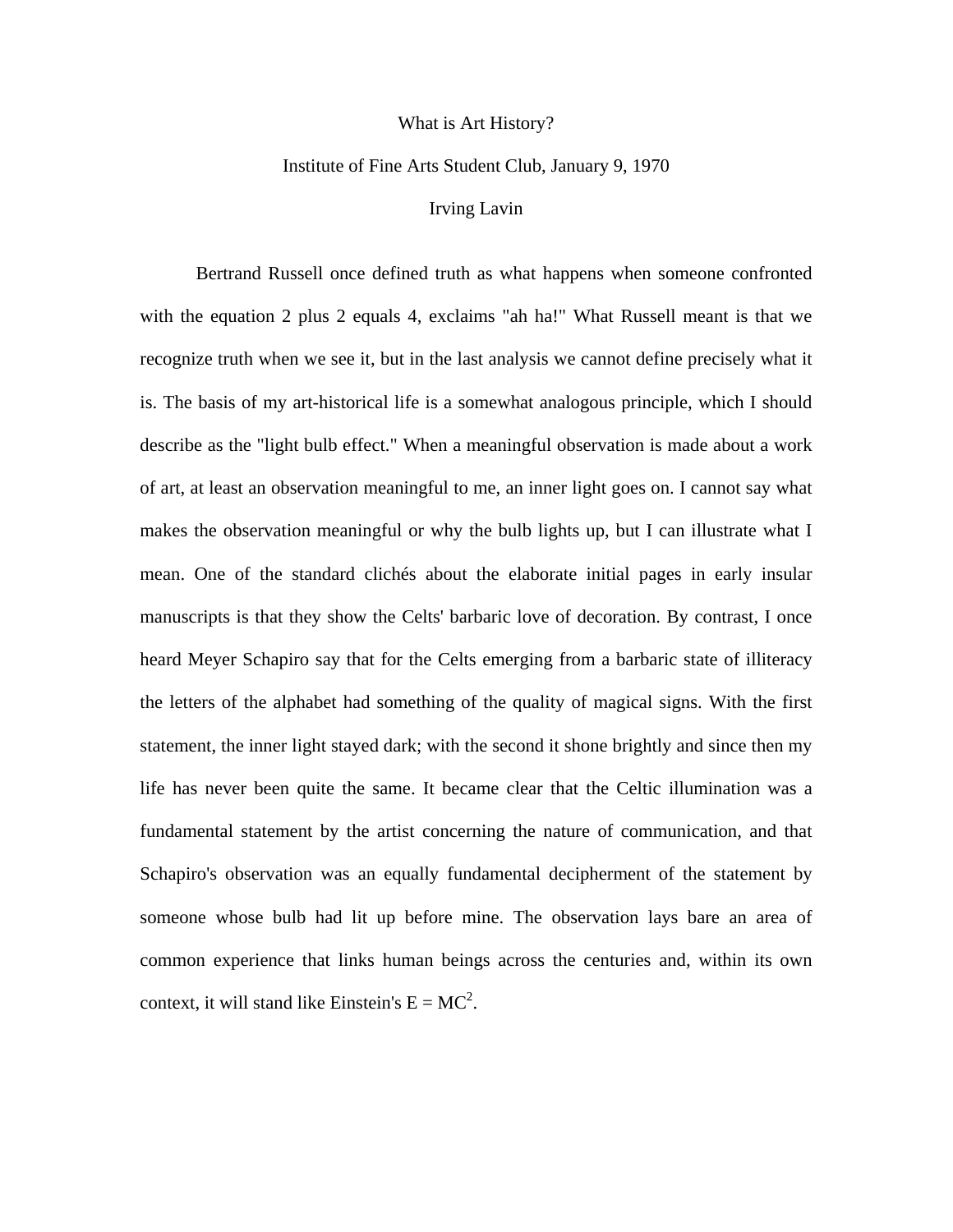In conjunction with the "light-bulb effect" I operate on certain assumptions, that is, concepts which I call assumptions because I doubt whether in the long run any of them is demonstrably valid or invalid. The assumptions are five.

The first is that anything man-made is a work of art, even the lowliest and most purely functional. Man, indeed, might be defined as the art-making animal, and the fact that we choose to regard some man-made things as works of art and others not, is a matter of conditioning. Our conventions in this respect are themselves, in a manner of speaking, works of art.

The second assumption is that everything in a work of art was intended to be there by its creator. A work of art is a totally deliberate thing, even when "accidents" are built into it deliberately. We can never say that the artist didn't know what he was doing, or that he wanted to do something other than what he did.

The third assumption is that every work of art is a self-contained whole. It includes within itself everything necessary for its own decipherment. Information gathered from outside the work may be useful, but is not essential to the decipherment.

On the other hand, outside information (which includes information about the artist himself) is essential if we want to explain how the work came to have its particular form and meaning.

The fourth assumption is that every work of art is an absolute statement. It conveys as much as possible with as little as possible. The work of art is perfect, in the sense that it is 100 percent efficient and, to paraphrase Leon Battista Alberti, nothing could be added or taken away without changing its message.